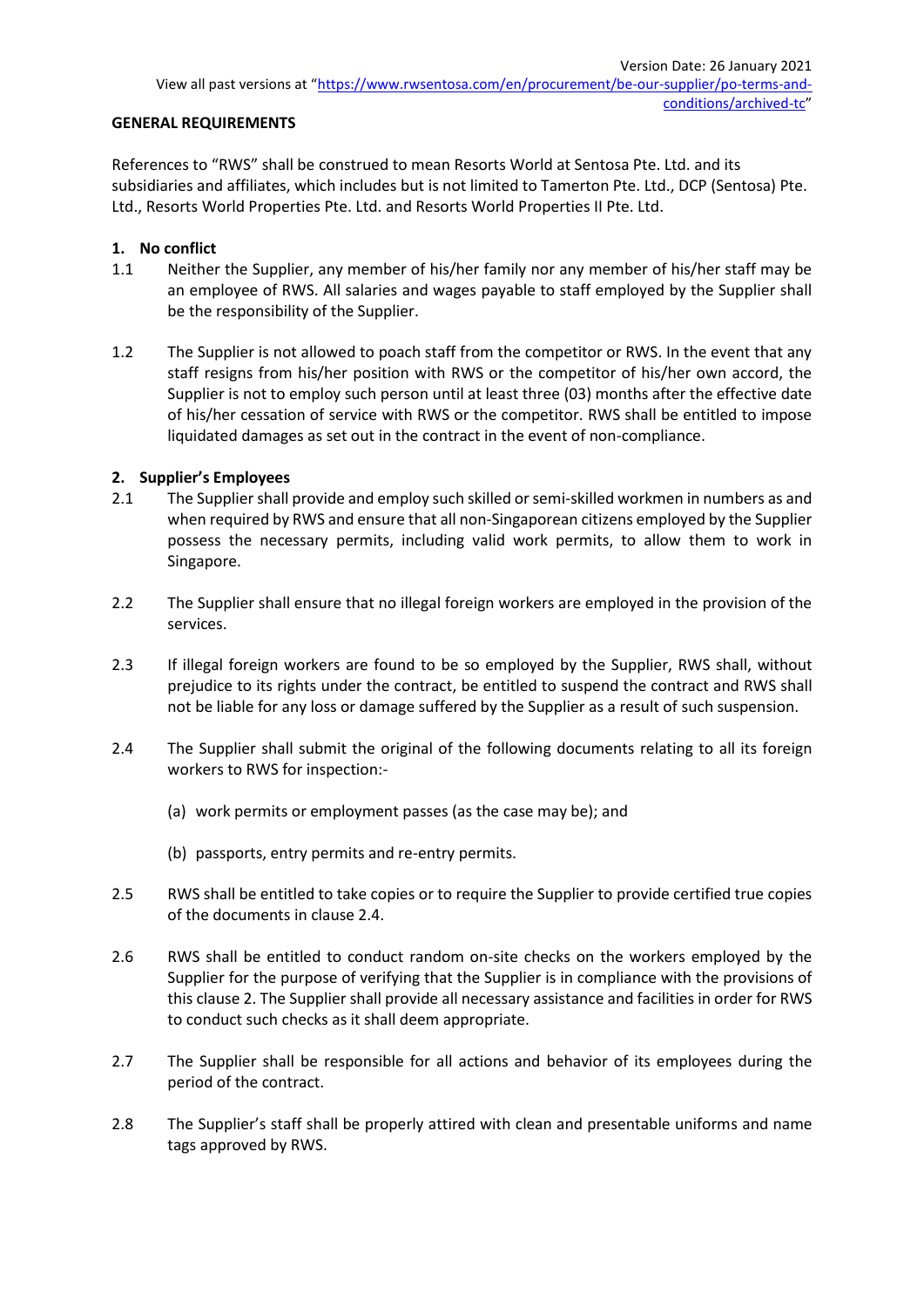- 2.9 For security and operations reasons, the Supplier shall provide RWS with the full particulars of his employees engaged in the contract, i.e.
	- (a) Name and Recent Passport Size Photograph (and alias if any)
	- (b) Address and Office Numbers
	- (c) Email Address
	- (d) Mobile Phone Number
	- (e) Identity Card/Passport Number
	- (f) Citizenship
	- (g) Age and Sex
	- (h) Work Permit Employment Passes (if applicable)
	- (i) Assigned Vehicle Number (if applicable)

The Supplier shall also declare to RWS the names of employees with past criminal and mental records (if any).

- 2.10 The Supplier shall ensure that its employees involved in the contract shall be contactable and available at all times to receive any urgent instructions as per the required service level. On site, supervisors or key communication personnel in charge of maintenance must be given handphones for ease of communication and to receive instructions. The Supplier shall inform RWS or his representatives of any change in contact numbers. The notice shall be given at least 1 day in advance.
- 2.11 The Supplier shall ensure that its employees involved in the contract are medically examined at regular intervals and are medically fit and not suffering from any illness or disease. RWS shall have the right to require the Supplier to remove from his/her employment any staff that are medically unfit. Any person so removed from the work shall be replaced immediately by a competent substitute approved by RWS. The Supplier shall indemnify RWS and RWS against any claim by such employee or workmen arising from such removal.
- 2.12 The Supplier shall ensure that its employees are:-
	- (a) medically examined at regular intervals;
	- (b) medically fit and not suffering from any illness or infectious disease (e.g. SARS, Bird flu, Covid-19, typical or Atypical pneumonia, etc);
	- (c) inoculated, vaccinated and medically examined whenever required by the RWS and/or the relevant authorities;
	- (d) not having fever of 37.5 Degrees Celsius and above when inside RWS;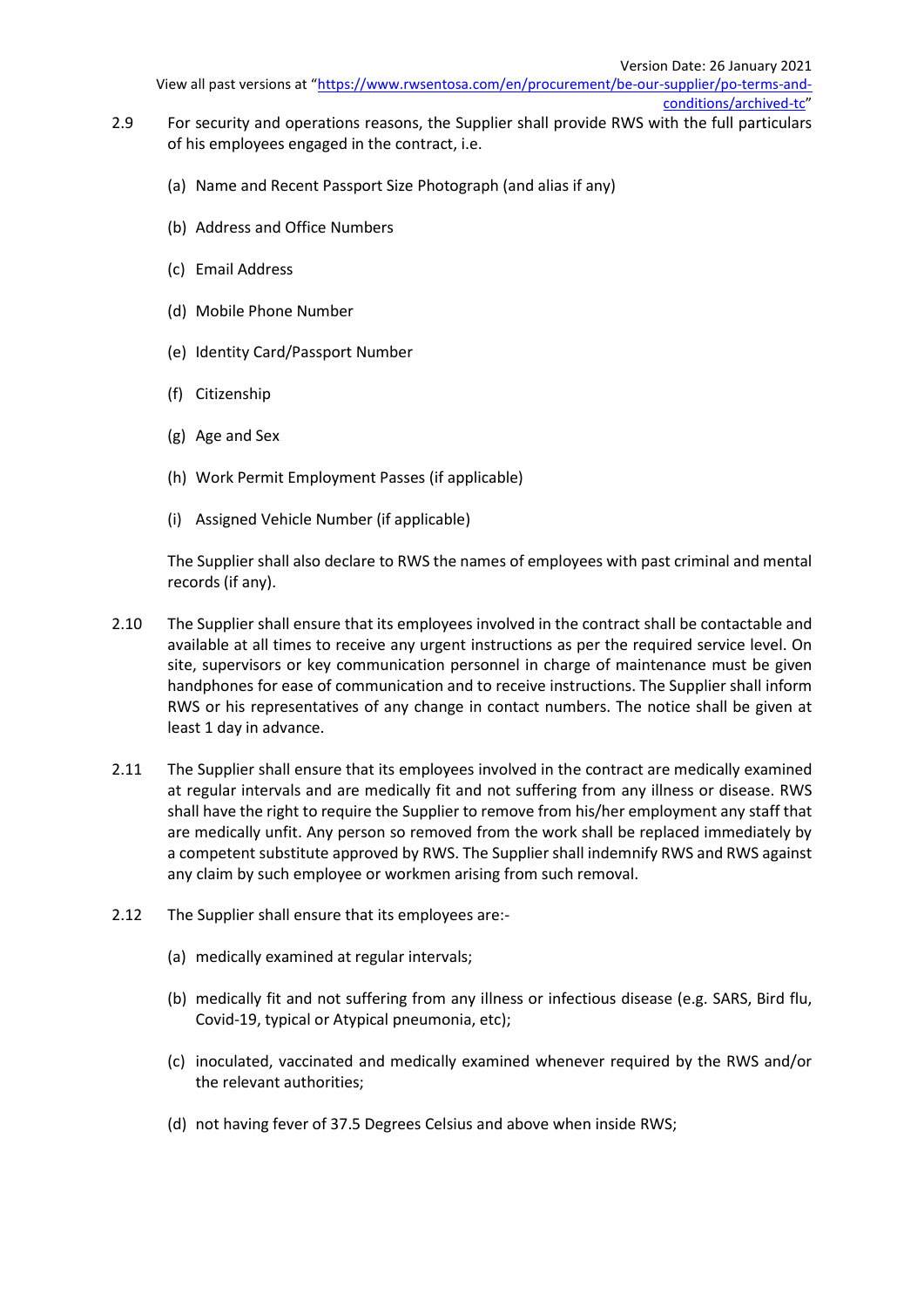- (e) take and declare their temperature to RWS as many times whenever required by RWS; and
- (f) declare their travel and medical history to RWS regularly whenever required by RWS.
- 2.13 RWS shall be entitled to require the Supplier to remove forthwith from the areas any person employed by the Supplier, who in the opinion of RWS has misconducted himself/herself, or is incompetent or negligent in the proper performance of his/her duties or whose employment is otherwise considered by RWS to be undesirable. Any person so removed from work shall be replaced immediately by a competent substitute approved by RWS.
- 2.14 The Supplier's workmen must comply strictly with the instructions and directions given by RWS or its representative.
- 2.15 The Supplier's drivers are to comply with the speed limit within RWS' premises.
- 2.16 The Supplier's drivers shall comply with RWS or LTA traffic rules and regulations.
- 2.17 The Supplier's drivers shall not tailgate other vehicles.
- 2.18 The Supplier's drivers shall not hit the car park barrier system.
- 2.19 The Supplier must ensure that their employees do not abuse the facilities of RWS. Examples of such abuses include:
	- (a) Illegal dumping, e.g. leaving litterbags at common corridors, staircases, lift lobbies, etc
	- (b) Sleeping or resting along corridors or other circulation space
	- (c) Resting, eating or listening to music along corridors or other circulation space
	- (d) Placing personal belongings at unauthorized spaces
	- (e) Gambling, giving of loans ("loan-sharking"), soliciting of money or operating tontine
	- (f) Misuse of RWS's resources e.g. failure to turn off water taps, electrical switches, etc
	- (g) Staying/Sleeping overnight at premises
- 2.20 Smoking is strictly prohibited on premises except at designated smoking area. Liquidated damages or Enforcement charges will be imposed on any Supplier workers/Supervisors etc caught for not observing this No smoking rule.
- 2.21 RWS shall have the right to instruct the Supplier to remove any of his staff, workers, servants or agents and his sub-Suppliers, their servants or agents, who in the opinion of RWS is considered to be undesirable or unfit for employment. Any person so removed from the work shall be replaced immediately by a competent substitute approved by RWS. The Supplier shall indemnify RWS and RWS against any claim by such employee or workmen arising from such removal.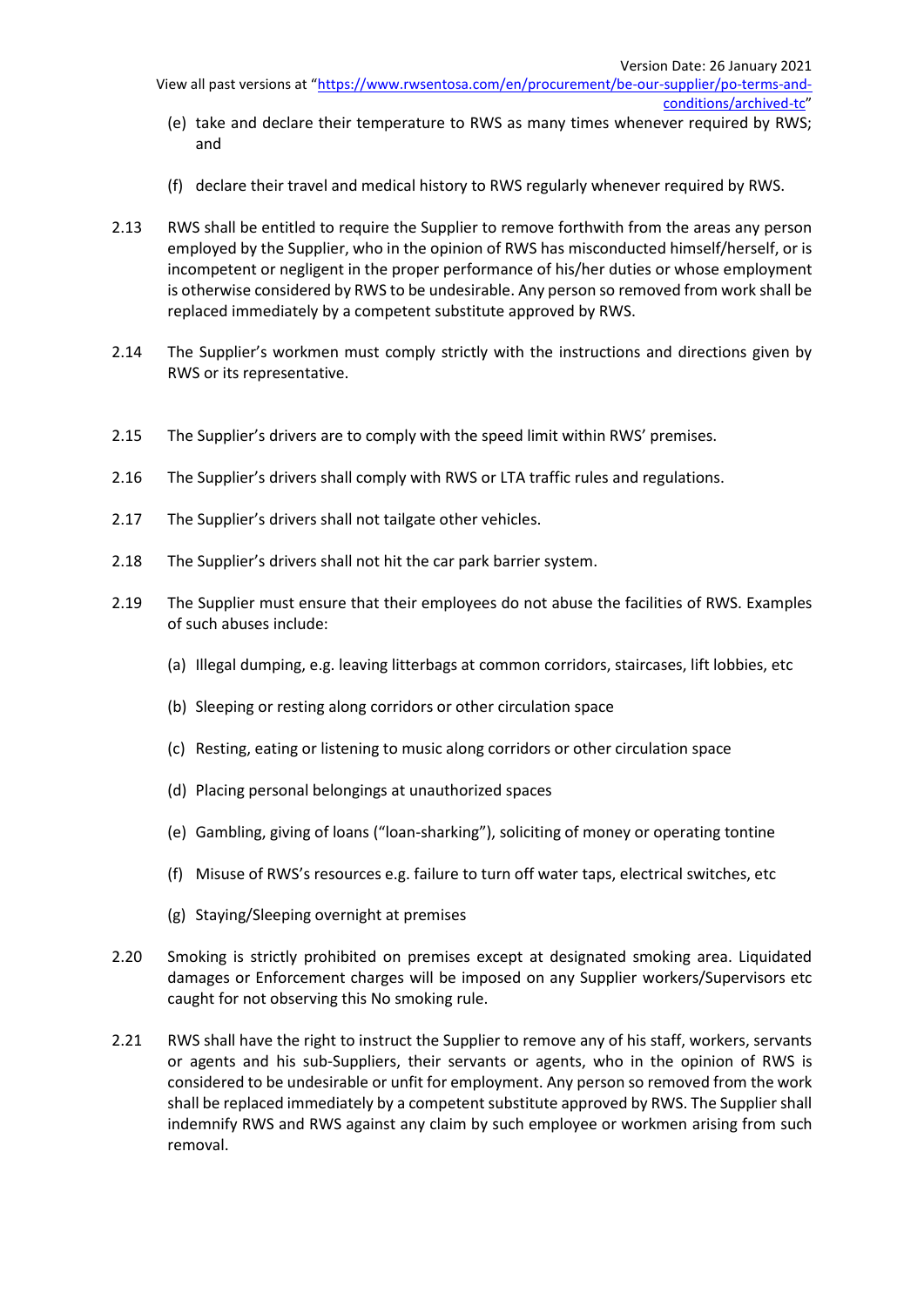# **3. Services**

- 3.1 The Supplier shall perform and provide the services in accordance with the provisions of the tender document/invitation or request for quotations and all related documents, including in particular, these general requirements, the Instructions to Supplier, the Form of Tender and the Conditions of Contract to the satisfaction of RWS. The Supplier may propose after the award of the contract, a written service level agreement to prevent disputes on meaning of "satisfaction".
- 3.2 The Supplier is obliged to provide any other related services/equipment which are necessary for the carrying out of the Services other than the requirements specified in the Specifications, when requested by RWS.
- 3.3 The Supplier is also obliged to provide its full assistance and cooperation to any other Suppliers providing other related services or works affected by the contract.

### **4. Contract Sum**

4.1 The Supplier shall be deemed to have visited, inspected and examined all loading and unloading places of RWS and has satisfied himself as to the local conditions, the accessibility (e.g. proliferation of staircases and lack of lifts), the full extent and the character of the work, the supply and conditions affecting labour and materials, the transportation of labour, equipment, etc and the executive of the works generally, as no claim on ground of want to knowledge in this respect shall be entertained.

### **5. Equipment**

- 5.1 The Supplier will provide equipment which is the best of its respective kind available and the Supplier will be responsible for proper carrying out of the Services.
- 5.2 The equipment to be supplied must be in good working condition and trouble-free to ensure works are not unnecessarily delayed. In the event the equipment breaks down midway while work is still in progress, the time taken to repair it will be deducted from the actual time the works are completed. The breakdown equipment should also be replaced within one hour by similar equipment in good working condition to ensure smooth completion of works.

# **6. Service Quality**

# 6.1 Service

- (a) It is the Supplier's responsibility to provide good quality services to the satisfaction of RWS in accordance with RWS' standards and practices as may be amended from time to time.
- (b) Performance of the Services shall be affected by the Supplier by the Performance Date and in the manner specified in the contract. The Supplier shall comply with any special instructions from RWS regarding the safe transit, storage, delivery and arrangements of the stores items. In the event when such special instructions are not specified as part of the tendering process, and resulted in additional costs, which may be reasonably incurred by the Supplier in complying with such new special instructions. Suppliers may appeal to RWS and with RWS expressed agreement to make changes to the contract sum.
- (c) RWS shall liaise with the Supplier supervisor directly via telephone, or email.